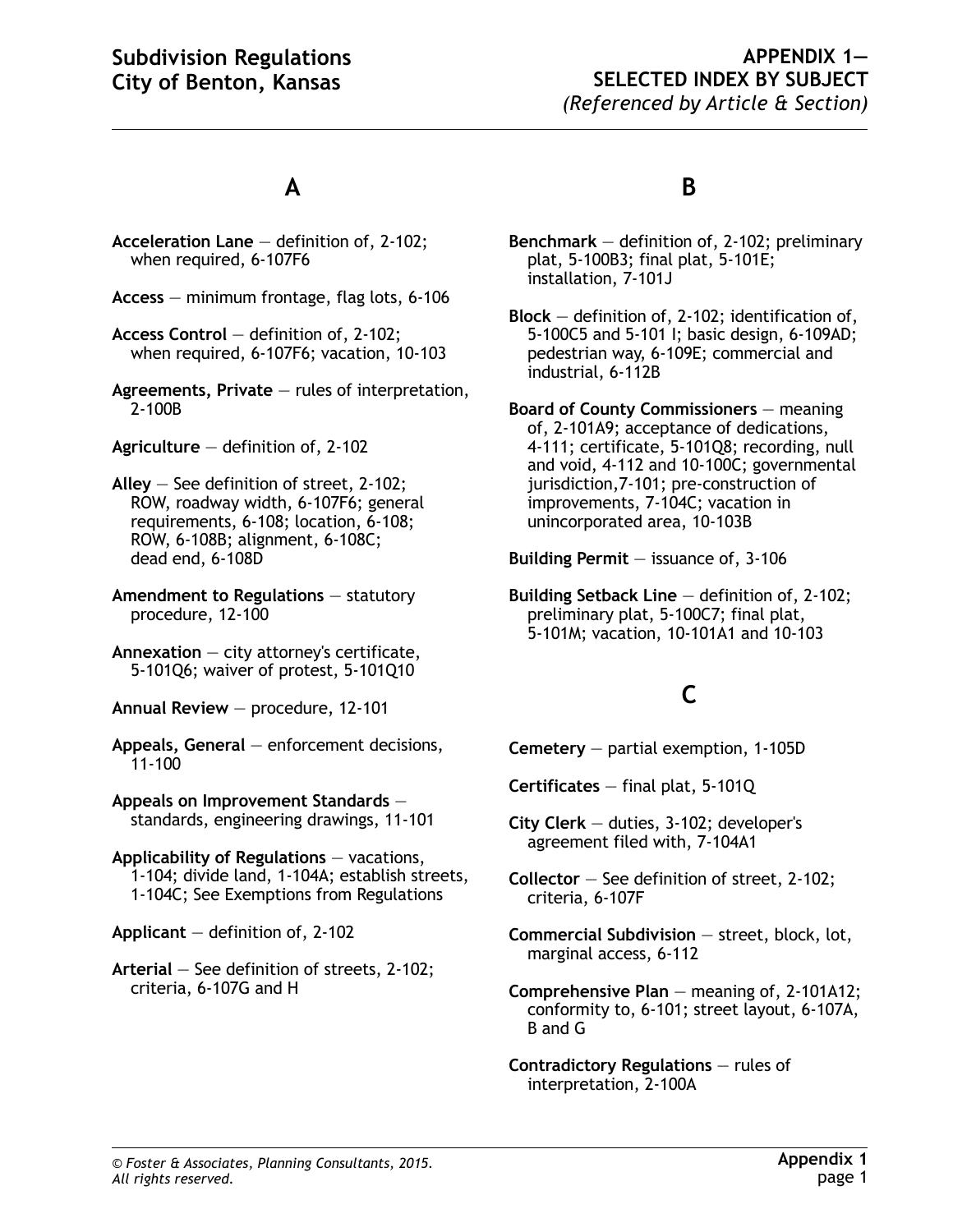- **Correction of Platting Errors** procedures, 10-102
- **County Commissioners** See Board of County **Commissioners**
- **Cul-de-Sac** See definition of street, 2-102; criteria, 6-107F and Q
- **Cumulative Limitations** rules of interpretation, 2-100C
- **Curb Cut** definition of, 2-102; access control, 6-107F6; radii, 6-107 O

## **D**

- **Dead End** See definition of street, 2-102
- **Deceleration Lane** definition of, 2-102; when required, 6-107F6
- **Dedication** definition of, 2-102; acceptance by governing body, 5-101Q7 and 8
- **Deed Restrictions** rules of interpretation, See Agreements, Private 2-100B; final plat review, 5-101R3
- **Design Criteria, Modification of** guidelines, 11-103
- **Design Standards** definition of, 2-102; See also Article 6
- **Detention Pond** definition of, 2-102; use of, 7-102B
- **Developer's Agreement** definition of, 2-102; agreement to install improvements, 7-104A
- **Drainage** preliminary plan, 5-100D3; final plan, 5-101R2; street, 7-102A; storm, detention ponds, 7-102B and 8-101A2

## **E**

- **Easement** definition of, 2-102; preliminary plat, 5-100B1 and C3; final plat, 5-101J; governing body acceptance, 5-101Q7 and 8; utility, 6-111A; drainage, 6-111B; vision triangle, 6-111C; oil or gas pipeline, 6-111D; screening, 6-111E; vacation, 10-103
- **Effective Date** of regulations, 13-101
- **Enforcement** officials responsible, prohibited actions, 3-107
- **Engineer** definition of, 2-102; engineering responsibility, 7-101; final plans, 8-101
- **Engineering Drawings** final plans for improvements, 8-101; contents, 8-101A; review, 8-101B
- **Engineering Responsibility** designated engineer, 7-101
- **Erosion, Excessive** preventive measures, 6-105
- **Exemptions from Regulations** list of exemptions from platting, 1-105; determination of exemption, 1-105
- **Expressway** See definition of street, 2-102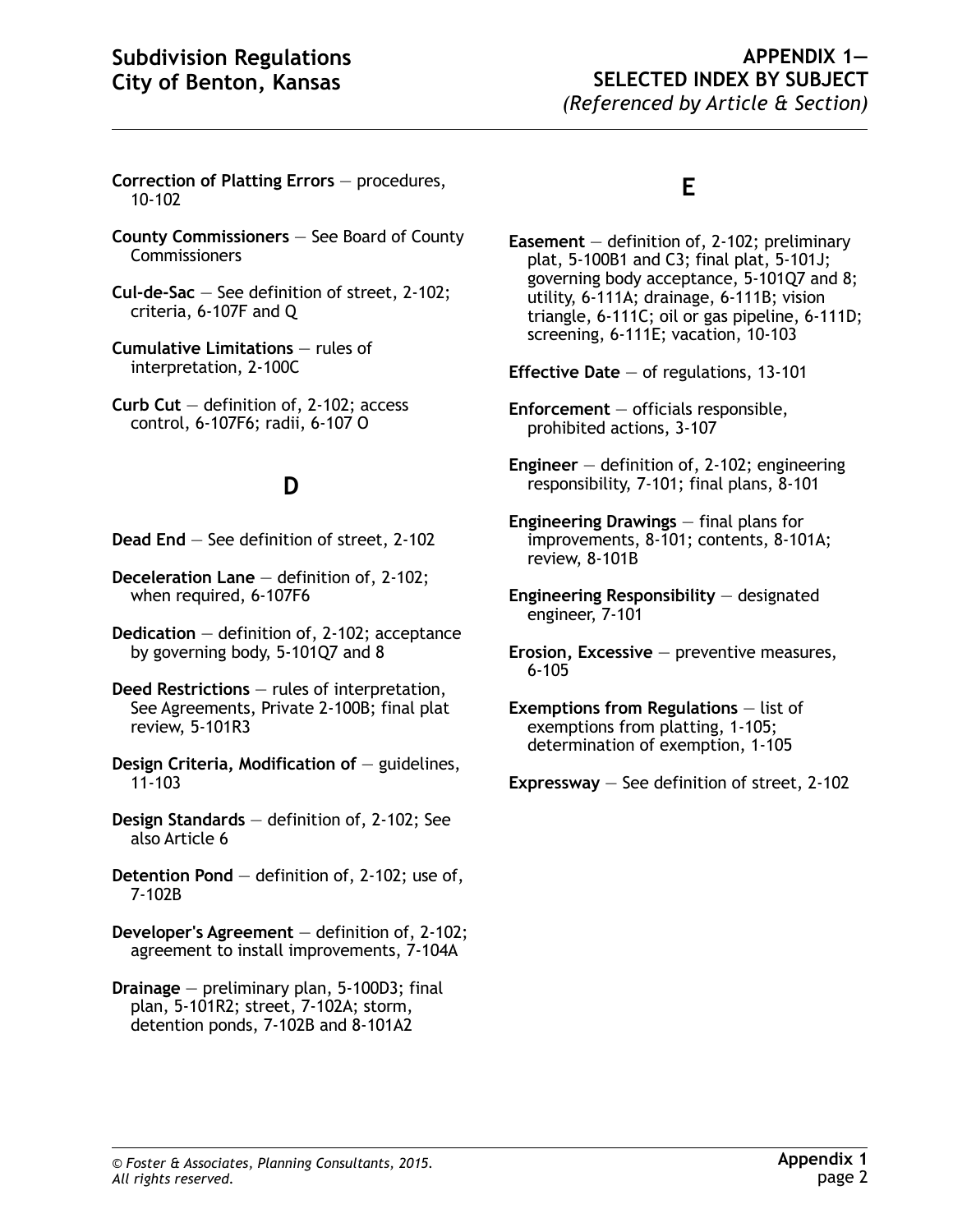#### **APPENDIX 1— SELECTED INDEX BY SUBJECT** *(Referenced by Article & Section)*

## **F**

**Fee** — fee schedule, 3-109

- **Final Plat** See definition of plat, 2-102; filing, deadline, 4-106; action on, 4-107; failure to act on, 4-108; submittal to governing body, 4-109; action by city governing body, 4-110; county acceptance of dedications, 4-111; recording, 4-112; unit developments, 4-113; contents of, 5-101; scale, dimension, 5-101; developer's agreement and guarantees for installation, 7-104; See also approval of final plats for small tracts, 5-114
- **Final Plats for Small Tracts** authorization, 4-114A; requirements, 4-114B; procedures, 4-114C
- **Fire Hydrant** standards, 7-102F; plans, 8-101A3
- **Flag Lot** definition of, 2-102; when permitted, 6-106
- **Flooding, Land Subject to** minimum pad elevation, 5-101 O; standards, 6-104; Flood Insurance Rate Maps (F.I.R.M.), 6-104; See City Floodplain Management Regulations
- **Frontage** definition of, 2-102; access, 6-106

**Frontage Road** — See Marginal Access Street

#### **Functional Classification System** classification of streets, design standards, 6-107H; See also Comprehensive Plan

## **G**

**Governing Body (City)** — meaning of, 2-101A9; duties, 3-105; final plat submittal, 4-109; final plat action, 4-110; certificate accepting dedications, 5-101Q7; cooperation on improvements, 7-102 and 7-104; acceptance of improvements, 8-104; appeals, 11-100 and 101; waiver, 11-102; See also Board of County Commissioners and Township Trustees

**"Grandfather Clause"** — exemptions, 1-105A; See Vesting of Development Rights

#### **Guarantees for Installation of**

**Required Improvements** — general, 7-104; developer's agreement, 7-104A1; bonding, cashier's check, irrevocable letter of credit, escrow account, 7-104A2; maintenance, 7-104A3; petitions, 7-104B; pre-construction of improvements, 7-104C; utilities, 7-104D; monuments, 7-104E

## **H**

- **Half-Street** See definition of street, 2-102; conditions for acceptance, 6-107 O
- **Homeowners' Association** definition of, 2-102

## **I**

- **Improvements, Acceptance of** definition of procedures, 8-103
- **Improvements, Construction of** requirements, inspection, 8-102; acceptance, 8-103
- **Improvements, Existing** responsibility, 7-102; exceptions, 7-103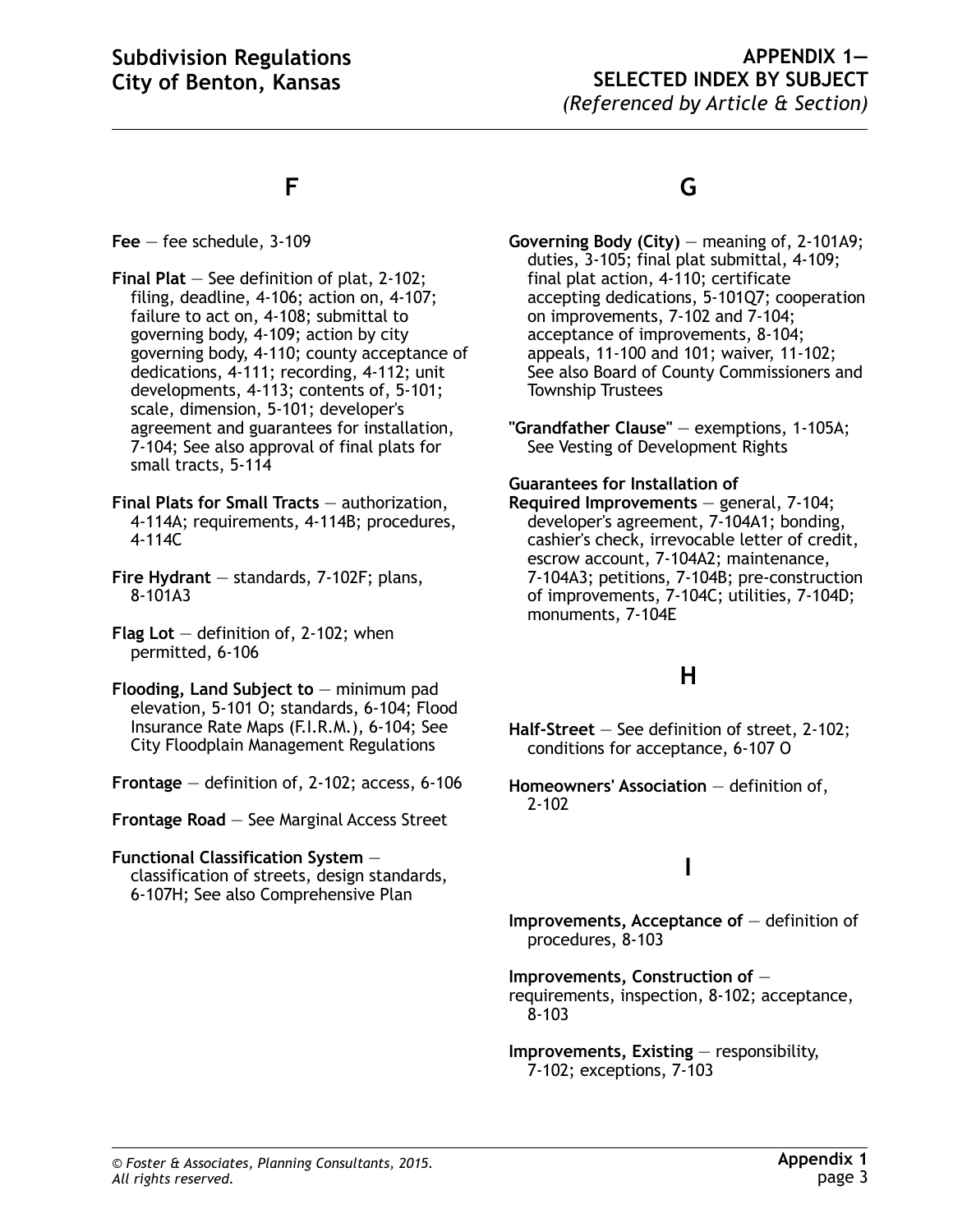**Improvements, Off-Site** — requirements for, 7-105

**Improvements, Public** — definition of, 2-102

**Improvements, Required** — streets, alleys, curbs, gutters, drainage, 7-102A; storm drainage, 7-102B; sidewalks, 7-102C; street signs, 7-102D; water supply, 7-102E; fire hydrants, 7-102F; sanitary sewer system, 7-102G; wiring for power, street lights, telephone and cable TV, 7-102H; screening plan, 7-102 I; monuments, certified, 7-102J and 7-104E; relocated, exceptions for existing , 7-102K and 7-103; soil erosion, 7-102L; agreement and installation guarantees, responsibility for, 7-104; developer's agreement, 7-104A1; fiscal sureties, 7-104A2; maintenance guarantees, 7-104A3; petitions, 7-104B; utility guarantees, 7-104D; offsite, 7-105; engineering drawings, appeals, 8-101 and 11-101; construction, inspection, 8-102; acceptance, 8-103; appeal on standards, 11-101; waiver, 11-102; modifications, 11-103

**Improvements, Waiver of** — procedures, 11-102

- **Industrial Subdivision** street, block, lot, marginal access, 6-112; lot split exemption, 9-102
- **Inspection of Improvements**  procedures, 8-102

## **J**

**Judicial Review** — court review, 12-102

**Jurisdiction, Subdivision** — See Subdivision **Jurisdiction** 

## **L**

- **Land Planner** definition of, 2-102
- **Local Street** See definition of street, 2-102; criteria, 6-107F

**Lot** — definition of, 2-102; numbering, 5-100C4 and 5-101H; location, type, use, 6-110A; zoning regulations, 6-110B and E; water supply, sewage disposal, 6-110B and C; depth, 6-110D; area calculation, 6-110E; double frontage, 6-110F; reversed frontage, 6-107D and 6-110G; corner lot, 6-110H; side lines, 6-110 I; commercial and industrial, 6-112B

- **Lot Depth** definition of, 2-102; maximum, 6-110D
- **Lot, Double Frontage** definition of, 2-102; design criteria, 6-110F

**Lot Line** — definition of, 2-102

- **Lot, Reversed Frontage** definition of, 2-102; design criteria, 6-110G
- **Lot Split** definition of, 2-102; application, notice, 9-100; approval guidelines, 9-101; planning commission approval, 9-101B and C; industrial exemption, 1-105G and 9-102

#### **M**

- **Maintenance Guarantees** correction of defects, 7-104A3; pre-construction of improvements, 7-104C
- **Marginal Access Street** See definition of street, 2-102; criteria, 6-107F; commercial and industrial subdivision, 6-112C

**Lot Width** — definition of, 2-102; corner lot, 6-110H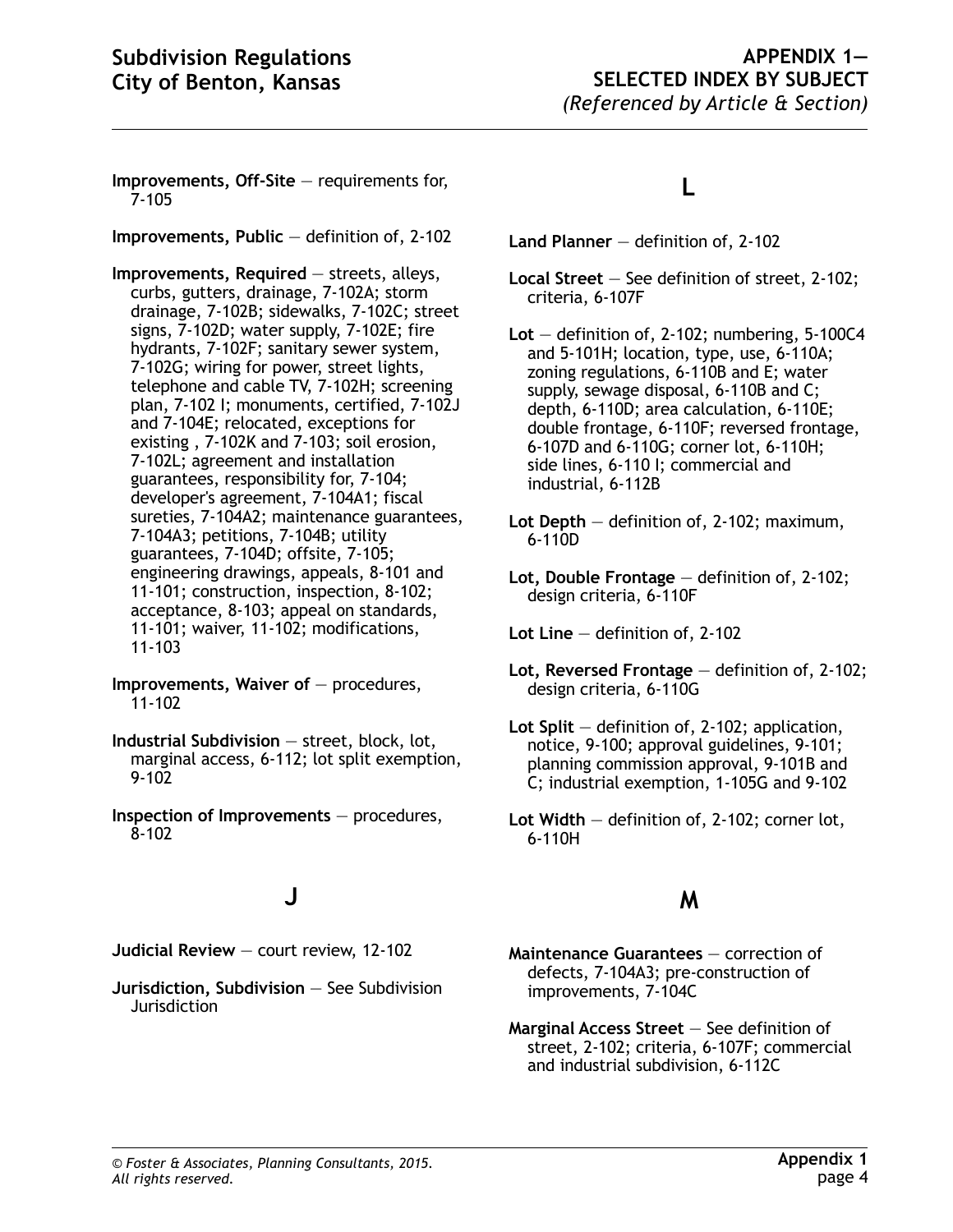- **Metes and Bounds Description** transfer or sale by, 3-107A
- **Minimum Pad Elevation** definition of, 2-102; final plat, 5-101 O
- **Modification of Design Criteria**  guidelines, 11-103

**Monument** — definition of, 2-102; preliminary plat, 5-100B4; final plat, 5-101D; land surveyor's certificate, 5-101Q1; installation, 7-102J; certified, 7-104E

**Mortgage Holder** — certificate of, 5-101Q3

# **O**

- **Occupancy Certificate** issuance of building or zoning, 3-106
- **OffSite Improvements** requirements for, 7-105
- **Open Space, Land for** dedications or easements, 6-103
- **Ordinance, Approving and Incorporating** official copy, Appendix
- **Owner** definition of, 2-102; certificate and dedication, 5-101Q3

## **P**

- **Park, Reservation for** See Public Facility Sites
- **Parking Strip** definition of, 2-102; width, use, 6-107F5
- **Pedestrian Way (Crosswalk)**  definition of, 2-102; access, 6-109E
- **Petition, Improvement** definition of, 2-102; guaranteeing, 7-104B; submittal, 8-100; See also Vacation Petition
- **Planning Area** description of, 2-101A10
- **Planning Commission** meaning of, 2-102A8; duties, 3-104; certificate of plat approval, 5-101Q5; amendment to regulations, 12-100; adoption of regulations, 13-101

**Plat** — definition of, 2-102

- **Plat Sheet Size** maximum, 5-101
- **Preliminary Plat** See definition of plat, 2-102; filing, 4-101; distribution and review, 4-102; action on, 4-103; failure to act on, 4-104; effect of approval, 4-105; contents of, 5-100; scale, 5-101
- **Public Facility Sites** acquisition or dedication, 6-102
- **Purpose of Regulations** purpose generally, 1-101

## **R**

- **Recording** final plat, 4-112; register of deed's certificate, 5-101Q9; null and void, 10-100 C
- **Recreation Areas, Reservation for**  See Public Facility Sites
- **Replat** See definition of plat, 2-102; See Vacation of Recorded Plat
- **Report** summary of subdivision statistics, 3-110
- **Reserve** definition of, 2-102; preliminary plat, 5-100C6; final plat, 5-101N; public facility sites, 6-102; open space, 6-103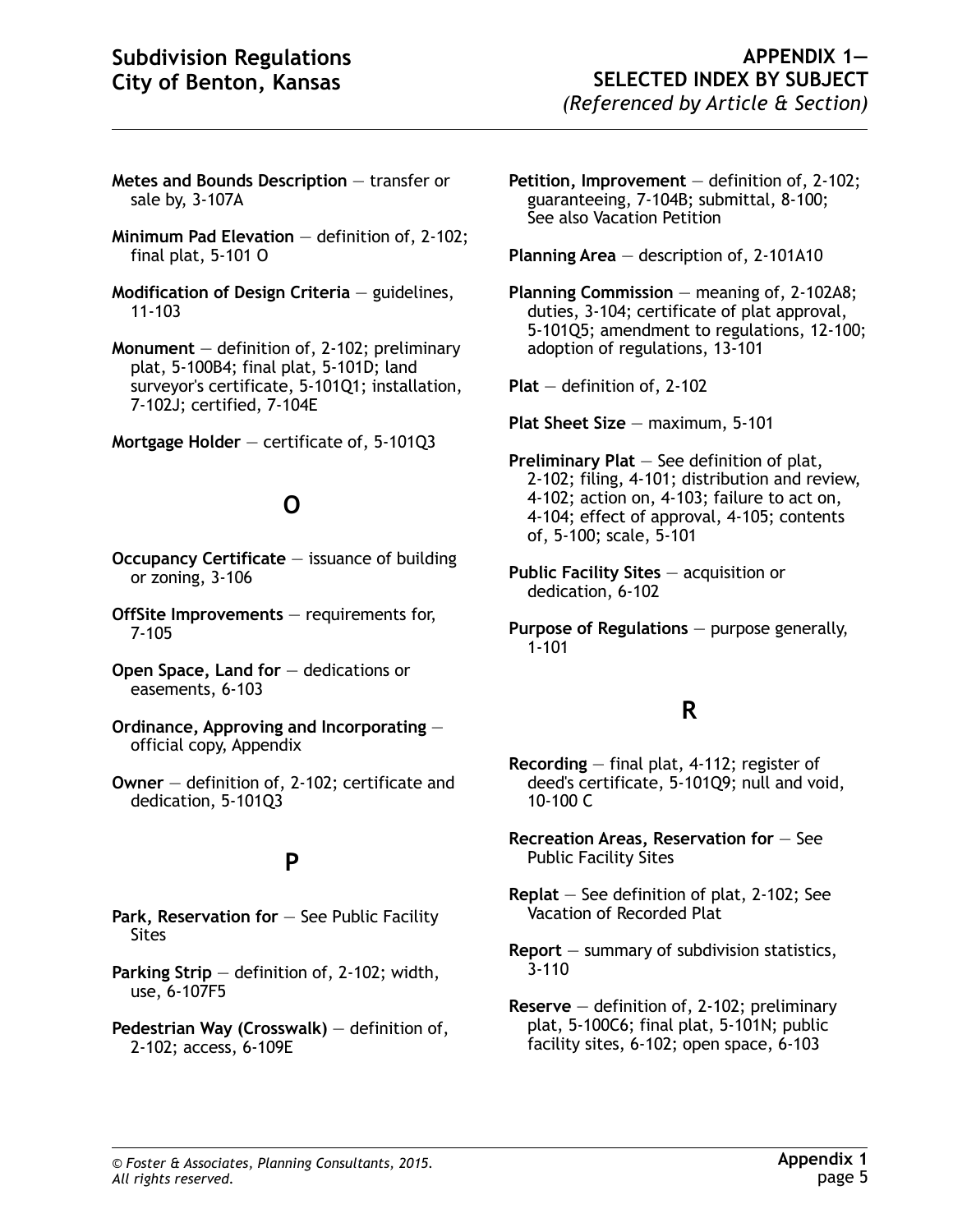- **Restrictive Covenants** rules of interpretation, See private agreements, 2-100B; annexation waiver, final plat review, 5-101R3
- **Resubdivision** definition of, 2-102; exceptions for existing improvements, 7-103; See Replat
- **Right of Way** definition of, 2-102; criteria, 6-107F
- **Roadway** definition of, 2-102; criteria, 6-107F
- **Rules of Word Construction**  definition of selected words, 2-101; undefined words or terms, 2-101C

# **S**

- **Sanitary Sewer System** lot sizes, 6-110B and C; standards, 7-102G; plans, 8-101A4
- **Screening** definition of, 2-102; easement, 6-111E; required improvement, 7-102 I
- **Severability** effect of, 13-100
- **Sidewalks** location, handicapped access, 7-102C
- **Sketch Plan** See definition of plat, 2-102; submittal, 4-100
- **Small Tracts** See Final Plats for Small Tracts
- **Solar Access** street orientation, 6-107R
- **Special Assessments** due before recording, 4-111 and 5-101Q9; title report, 5-101R1
- **Statutory Authority** applicable state statutes, 1-102
- **Street** definition of, 2-102; See Street, Layout and Design
- **Street Names** preliminary plat, existing, proposed, 5-100B1 and C2; final plat, 5-101L
- **Street Signs** standards, 7-102D
- **Street Width** definition of, 2-102
- **Streets, Layout and Design** arrangement and location, 6-107A, B and C; marginal access, reverse frontage lots, 6-107D and 6-110G; access reserve strip, 6-107E; ROW functional components, 6-107F; parking lanes, 6-107F2; curbs, 6-107F3; shoulders, 6-107F4; parking strips, 6-107F5; ROW and roadway width; 6-107F6, G and H; reverse curves, 6-107 I; horizontal sight distance, 6-107J; intersecting, 6-107K; jogs, 6-107L; maximum roadway grades, 6-107M; minimum roadway grade, 6-107N; curb radii, 6-107 O; half-streets, 6-107P; cul-de-sac, turnaround, 6-107Q
- **Subdivide Land** definition of, 2-102
- **Subdivider** definition of, 2-102
- **Subdivision** definition of, 2-102; commercial and industrial, 6-112; urban or rural type, 7-100
- **Subdivision Administrator**  definition of, appointment, 2-102; duties, 3-101; enforcement, 3-107
- **Subdivision Jurisdiction** regulations applicable to, extraterritorial jurisdiction covered, 1-103
- **Subdivision Committee** duties, 3-103
- **Survey Accuracy** error of closure, 5-101F
- **Surveyor** definition of, 2-102; final plat, 5-101; certificate and legal description, 5-101Q1; County Surveyor's certificate, 5-101Q2; monuments, certified, 7-104E